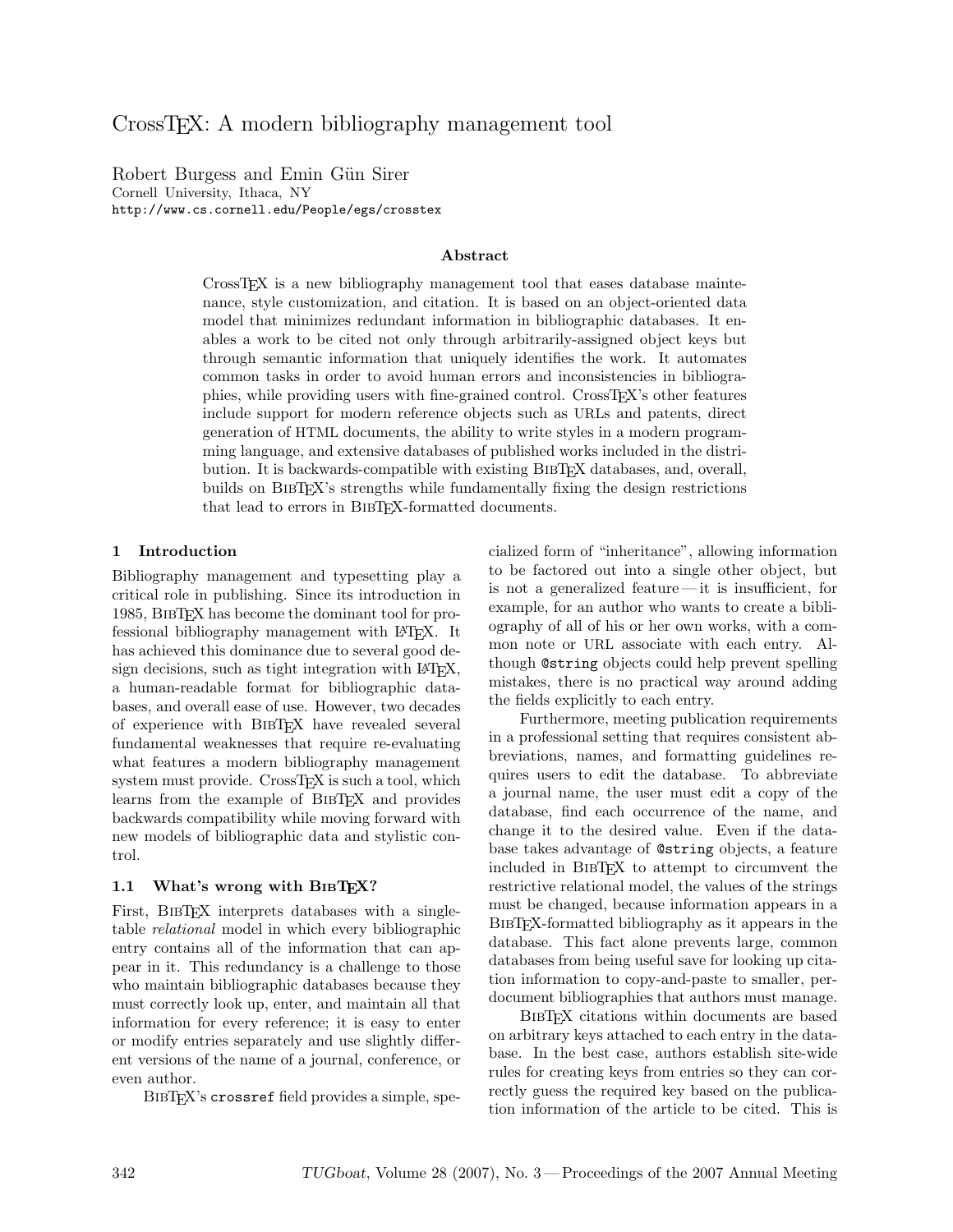still quite fragile, as a single typo may cause the wrong work to be cited; when databases have been assembled by cutting and pasting entries from different sources, the keys are unlikely to follow a convention, and the author must instead look up the appropriate key for each citation.

BIBT<sub>EX</sub> style files are written in their own, arcane programming language. Few authors or database maintainers have the skill to create or accurately modify a bibliography style to meet requirements handed to them by publishers — they must count on an appropriate style file being provided or already existing, or they must blindly change one that is "close" until it seems to produce the correct typeset appearance.

In addition, BibTEX does not easily permit the introduction of new kinds of objects. Database maintainers represent newly emerging referenced works, such as URLs, and unsupported objects, such as patents, with the all-purpose @misc object whose appearance is difficult to control because it is too general.

Finally, BibTEX provides very little automation besides formatting the references as specified in the database. For example, it does not check capitalization in titles, ensure that an author's name appears consistently, or abbreviate journals. This can lead to inconsistent spelling, capitalization, or accents for authors' names or titles of papers. A modern tool should be able to automate the tasks of checking and fixing these common errors by enforcing consistency by default.

#### 1.2 A modern bibliography tool

We have developed a new bibliographic management tool, CrossTEX, that addresses these problems. It unifies features from modern programming languages, databases, and bibliography management tools to solve problems authors and database maintainers have struggled with for two decades, and also adds convenient new features while being completely backwards-compatible to allow authors to use old BIBTFX databases unmodified.

Authors and maintainers have very different needs from a tool such as CrossT<sub>FX</sub>. Authors must conform to a variety of requirements on appearance, fields, and formatting, and so must have great flexibility with their bibliographic data. Database maintainers, on the other hand, should be able to specify everything just once, so they need look up and correctly enter conference locations, author names, and book editors just once, and can find them in one place to update and verify. Separating their jobs is also very important. Authors should need

to do very little searching through the database for keys, because their concern is writing. Maintainers should be able to manage databases without concern for document styles, because independence from individual documents allows databases to be shared widely.

CrossTEX is designed not only to enable, but to encourage large, common databases so that authors can get on with their writing while the maintainers have clean databases to manage. As a start, it comes distributed with many large databases of the papers published at major computer science conferences, converted from the DBLP [\[13\]](#page-7-0) project.

The most important aspect of CrossT<sub>EX</sub> is that an object-oriented model replaces the underlying relational model of BIBT<sub>EX</sub>. Every entry is an object, which contains fields and ultimately has a value itself; in BIBT<sub>E</sub>X, entries have fields, and @string objects have values, but this notion is not taken to the level of principle. One object can use the value of another by assigning its key to a field, by extension of the syntax for using @strings in BIBT<sub>E</sub>X. In addition, if the containing object leaves any fields unspecified, it will inherit them, if possible, from the other objects it refers to. For example, an object representing a conference could specify not only a value corresponding to the name of the conference, but include fields such as editor or location. Any articles that appear in the conference will simply use that value as a book title and then automatically inherit an editor and location without specifying anything extra. Those very familiar with BIBTEX will note that this is similar to the behavior of the special 'crossref' field, but has become a part of the way data is interpreted across the board rather than a special-purpose feature.

The object-oriented model enables CrossTEX databases to be concise and easily customized. For instance, most authors refer to conferences by their full names in formal journal papers, but abbreviate them otherwise; in CrossT<sub>EX</sub>, objects are flexible and have both long and short values. For example, "OSDI" and "Symposium on Operating System Design and Implementation" are two very different strings, but they are both names for the same conference. In BibTEX, the database maintainer would have to choose just one value—but in  $CrossT<sub>F</sub>X$ , both can appear in the same @conference object, and the choice can wait until the author chooses stylistic options for each document.

Objects can also specify fields conditionally. Some information depends on context, especially for often-reused objects such as conferences and authors. If the location of a conference changes every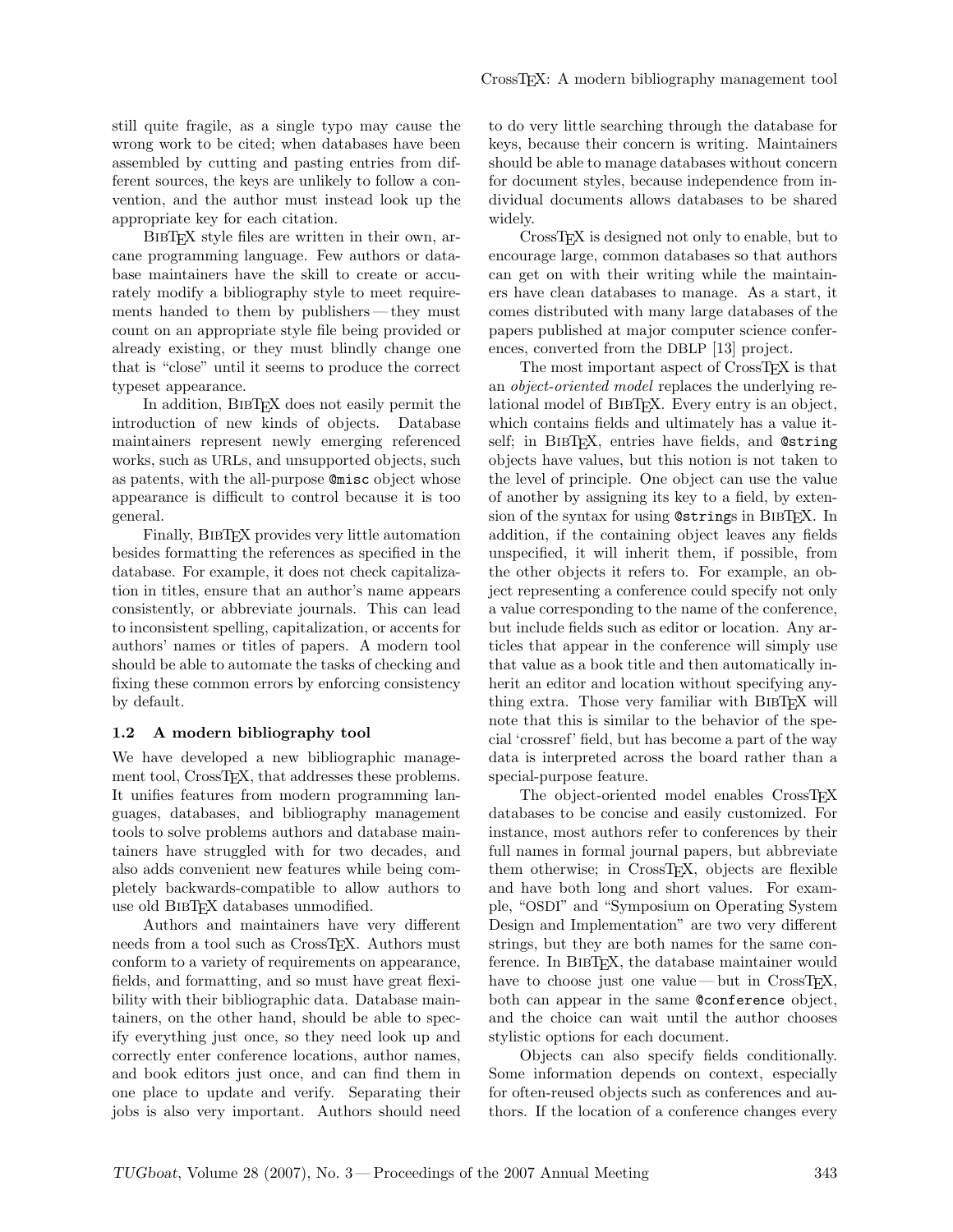year, it can be specified one way for 2006, and another for 2007. Conditional fields are inherited along with their conditions, allowing richly specified objects to adapt to the contexts where they are used. This enables powerful new idioms such as the ability to express everything about a conference over time in a single object.

CrossTEX supports new kinds of objects, including @url, @patent, and @rfc, that help modernize databases and allow them to be more precise, rather than depending on overly permissive, nonspecific @misc objects. Adding other entirely new objects is easy as well. Due to the more precise taxonomy authors can apply stylistic options with better granularity because each kind of object represents one specific kind of reference.

CrossTEX provides fine-grained control over every aspect of the bibliography's presentation. From choosing between short and long conference names, states or journals to abbreviating author names, capitalizing titles or even pulling out hyperlinks in fields, the author has control with command-line switches. The LATEX files need not change at all and there is no need to write new style files for each combination of options.

CrossTEX provides new ways to keep track of citation keys to make them more meaningful and easier to find and remember. Objects are not restricted to just one key, but can be assigned any number of shorter or more descriptive keys, and even extended with new aliases after their definition. An even more powerful technique inspired by the NbibTeX [\[15\]](#page-7-1) project is constrained citation: An author can cite a paper by Sirer and Walsh in 2006 as \cite{!sirer-walsh:2006} without worrying at all about what its key is in the database.

In addition to making consistency of data easy through object inheritance, CrossTEX automatically enforces consistency in other ways to avoid common errors in databases, such as inconsistent capitalization in titles. By default, it processes each title and re-capitalizes them to a consistent style that can be controlled by the author. CrossTEX carefully handles accents in author names, math in titles, and other complications to maintain consistency and a professional appearance even if the database is not perfect.

Maintainers will find many small but potent features for managing large databases, such as the ability to piece together many files with @include statements or specify the same field for groups of objects with @default. CrossTFX also allows objects to be updated far from their original definition, to permit anyone to correct and extend shared databases entirely without copying and pasting, even if they do not have permission to change the database itself.

CrossTEX is structured as a drop-in replacement for BIBT<sub>EX</sub>. Simply replace invocations of bibtex in the typesetting process with crosstex, and then incrementally update your databases to allow more and more consistency and reusability over time using CrossT<sub>EX</sub>'s new features. The rest of this introductory paper will summarize some examples of these features and how they fit together to simplify the typesetting process.

# 2 Objects, inheritance, and conditions

CrossTEX enables a new idiom for managing conference information that exemplifies the usefulness of its object-oriented model, inheritance, and conditional fields. Information that is always true is specified first; fields specified in square brackets introduce conditions, such as a particular year for which the 'location' or 'month' fields have a particular value. The result is readable and intuitive, but more importantly collects information into a single object that can adapt to its context:

### @conference{nsdi,

}

```
shortname = "NSDI",
longname = "Symposium on Networked System
            Design and Implementation",
[year=2007] address=CambridgeMA, month=apr,
[year=2006] address=SanJose, month=may,
[year=2005] address=Boston, month=may,
[year=2004] address=SF, month=mar,
```
The example defines the object nsdi, which typically has the value "Symposium on Networked System Design and Implementation" when assigned to a field. Additionally, however, this object is aware that if the referring context includes, for example, the year 2006 and does not already specify an address, the address will be assigned SanJose, a reference to a @location object representing the city in California. Thus, the papers in the proceedings of that conference need not specify that information at all, but simply pull in all redundant information from nsdi:

#### @inproceedings{credence,

```
title = "Experience with an Object Reputation
           System for Peer-to-Peer Filesharing",
  author = "Kevin Walsh and Emin {G\"un} Sirer",
 booktitle = nsdi,
 year = 2006,}
```
The assignment booktitle  $=$  nsdi is like specifying either booktitle = "NSDI" or booktitle =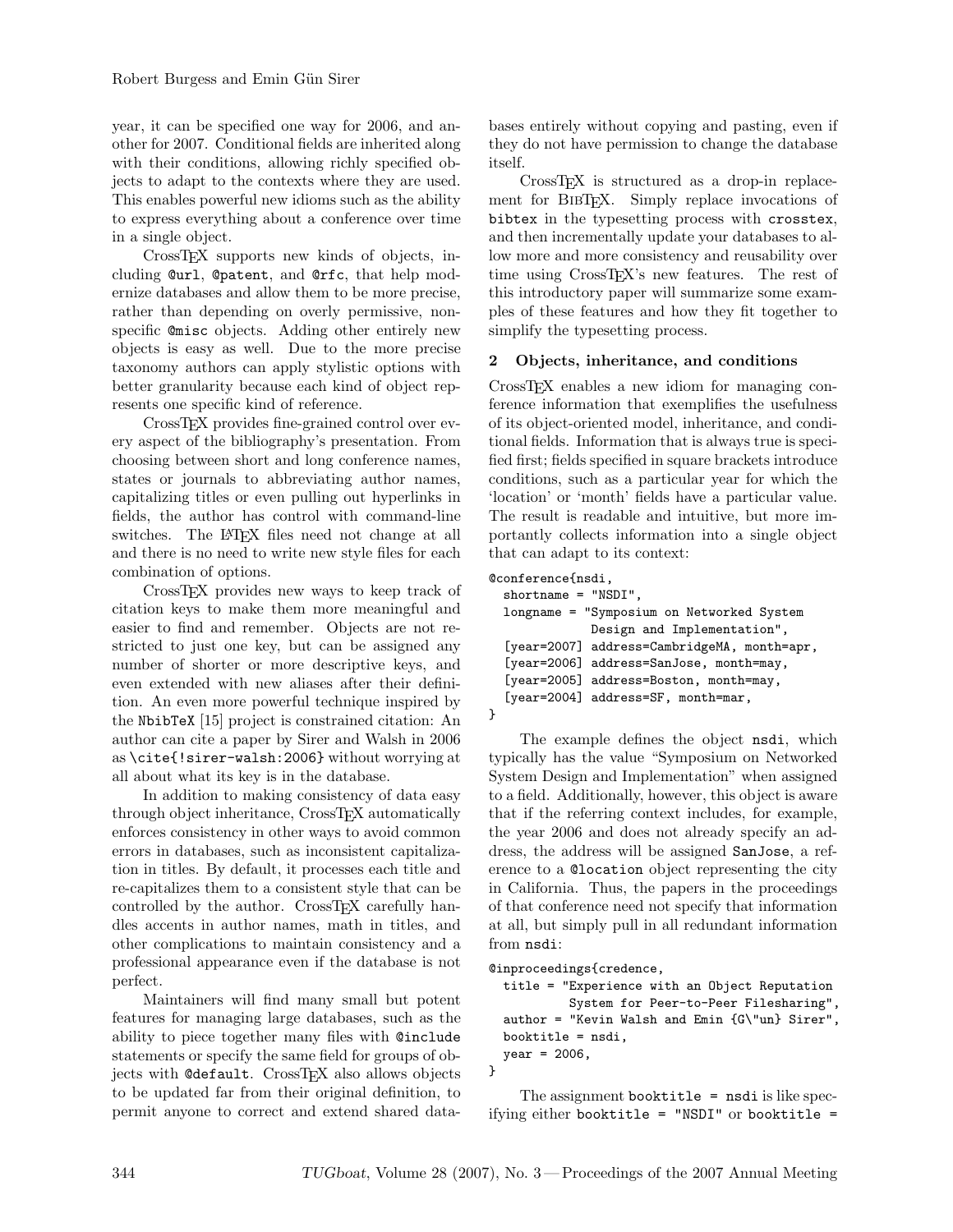"Symposium . . . ", depending on whether the author has chosen long or short names to be used for @conference objects. Additionally, precisely because the credence object does not specify an address or month, those fields will appear exactly as they do in the conference. This concision and consistency make conferences a perfect example of CrossTEX's flexibility from both the perspective of the database and the author.

Because CrossT<sub>F</sub>X encourages centralized objects with a lot of information, it can be very important to group them into meaningful databases and include them wherever they are needed with the @include statement. CrossTEX includes files from a standard path, including such databases as dates, locations, conferences-cs (which contains entries such as the one above for many of the important computer science conferences), journals-cs, and so forth. The standard database is always included when CrossTEX begins, which allows the administrator to include system-wide databases that must always be available. By default, standard includes dates (for backwards compatibility with BibTEX and also because dates are so universally useful) and the databases containing the default rules for capitalizing titles.

Databases can also be found in the same directory as the document being processed. Because that directory is searched before the system directories, users can easily supply their own databases, even a standard database to control their own defaults. This flexibility allows maintainers and authors to work together to easily find, re-use, and adapt helpful databases.

#### 3 Consistency and automation

Title case is one of the most common inconsistencies when using BibTEX. Often, some papers appear with lower-case titles, some with all upper-case, and some with mixed title-case. Entries haphazardly capitalize key acronyms such as "BGP", and proper nouns such as "Internet".

CrossTEX ensures that all titles follow the same uniform capitalization standard, even if they appear in a wild variety of styles in the database. By default, the first letter of each word will become capitalized, the rest lower; this is the system known as "titlecase". CrossTEX is very careful to ensure the titles come out looking "good": It retains as-is words in StudlyCaps or CAPITALS, LATEX commands, and anything in math mode; compound words such as "Peer-to-Peer" are split into words, capitalized correctly, and re-assembled; and finally a list of known phrases are found and formatted. For example, any appearance of a string that is, regardless of case, equivalent to "Internet" will be capitalized as "Internet". CrossTEX determines these phrases at runtime in using @titlephrase commands:

### @titlephrase "USENIX" @titlephrase "Internet"

The standard include files define certain common computer science phrases such as these, but they can appear in any database. Small words, such as "a", "an", "the", etc. are also handled specially: They are made lower-case except at the beginning of the title or after certain punctuation, such as long dashes or colons. These, too, are determined at runtime by @titlesmall commands:

# @titlesmall "a" @titlesmall "the"

Again, the standard include files define common English small words.

Thus an example title with the default capitalization might appear as "Aardvark: A System for Peer-to-Peer BGP Routing on the Internet", despite messy or inconsistent capitalization in the database.

CrossTEX provides other capitalization options: With --titlecase lower, only the first letter of the title and those following punctuation are capitalized, the rest put into lower-case. All of the special cases for the default title-case still apply. Thus, the example title would appear as "Aardvark: A system for peer-to-peer BGP routing on the Internet".

With --titlecase upper, everything, even known phrases and small words, are put into uppercase, thus: "AARDVARK: A SYSTEM FOR PEER-TO-PEER BGP ROUTING ON THE INTERNET". Commands and math mode are still parsed and protected.

Finally, --titlecase as-is tells crosstex to allow titles to appear as they are specified in the database.

This philosophy of enforcing consistency by default makes it easier to achieve clean, professional appearance in bibliographies without any interference. At the same time, CrossTEX grants the user control with styles and run-time options and even fine-grained control over how specific phrases should appear throughout the bibliography.

### 4 Default fields

When databases get large and many elements have very similar fields— if, for example, they are all in the same conference or have the same informative category field — the CrossTEX command @default can help make them more concise and prevent typos by allowing the maintainer to specify that field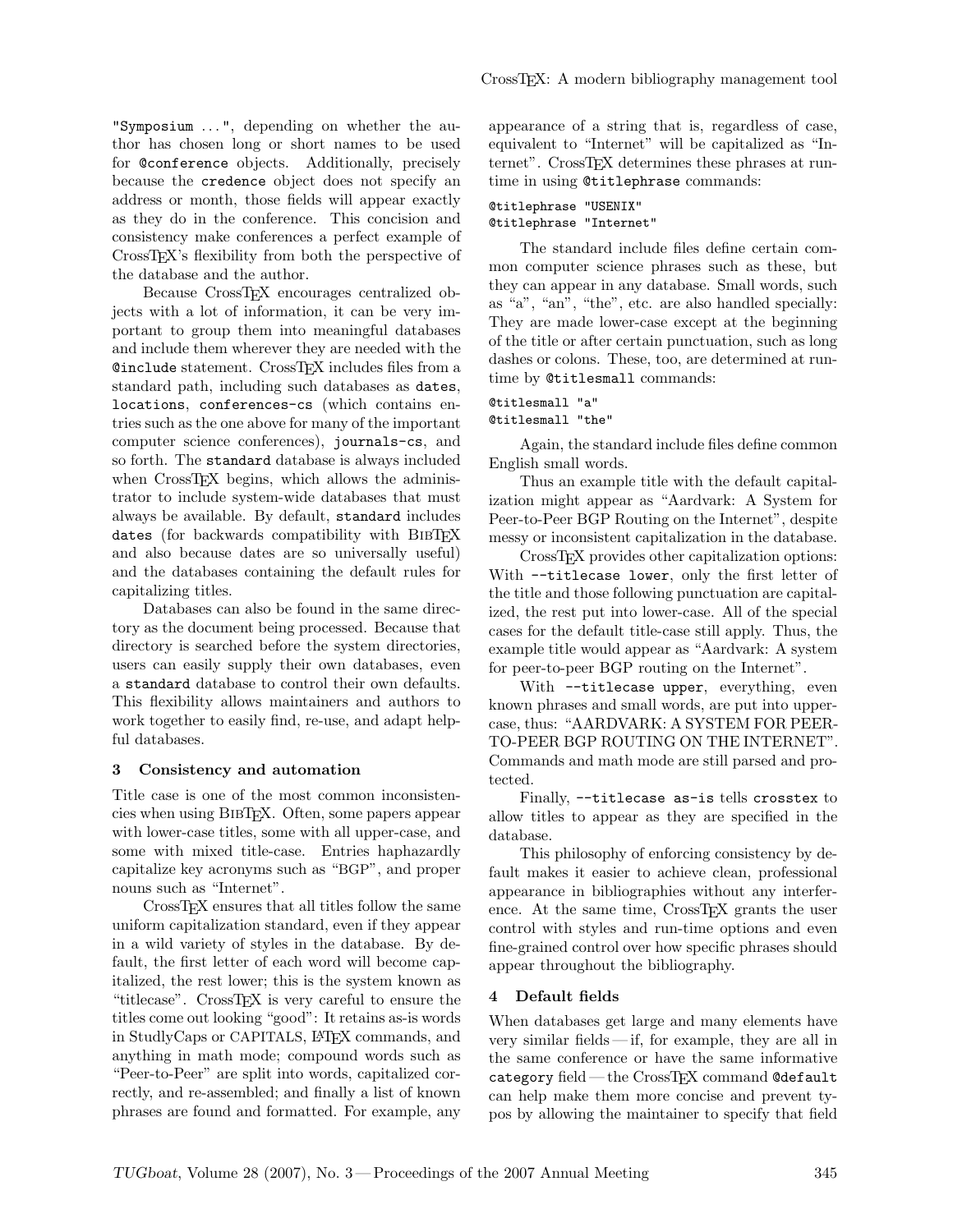just once for the whole group. For example, in the nsdi.xtx database, which contains the entries for papers published in NSDI, every entry will obviously have the same booktitle: nsdi. Because all of the entries are from the DBLP [\[13\]](#page-7-0) project, they also share bibsource fields. Finally, they are grouped in the database by year. With default values for fields, maintainers can significantly shorten the database and save effort and typos with the following (line break is editorial):

```
@default booktitle = nsdi
@default bibsource
          = "DBLP, http://dblp.uni-trier.de"
@default year = 2004
```
From this point in the file until the end, entries will by default contain these default fields where they are relevant. Because of this factorization and the inheritance from nsdi, most papers now simply state author, title, and pages fields. Later in the file, however, are entries with different years. A new @default command takes precedence over the first:

# @default year = 2003

The booktitle and bibsource defaults are unchanged, but now the year defaults to 2003. As with field values inherited from referenced objects, field values inherited from default definitions have lower precedence than those specified in the object. If it is desirable to allow an object to appear with no year but not use the default, either put it before the first default specifying the year field, or remove the default by explicitly assigning @default year = "". Defaults are easily overridden and serve only to simplify and shorten the database.

# 5 Extending objects

Occasionally it is useful to add information to an object that already exists. For example, an author must cite a paper that appeared in NSDI 2005, but the system database only has information about the NSDI conference up to 2004. Obviously, the best solution is to add the following line to fill in the entry in the system conferences database:

### [year=2005] address=Boston, month=may,

However, the author might not have permission to edit the database. Two options come to mind: Cut-and-paste the nsdi object into some local database with a new name so there is no conflict, or put the address and month directly into the paper's entry rather than relying on inheritance. Neither is a good solution. More desirable is to be able to add information to the nsdi object, even though it has already been defined in another database, using the CrossT<sub>F</sub>X @extend feature:

# @extend{nsdi, [year=2005] address=Boston, month=may}

An @extend entry looks just like an object definition. However, rather than defining a new object, CrossTEX will find the specified object and re-build it with the information provided, retaining its old fields where they are not changed.

Just as object definitions can specify multiple keys to alias the same object, so can @extend statements. If any keys specified do not yet refer to an object, they will be created; however, CrossTEX will report an error rather than change a key that already points to a different object than the one being extended, so it is not possible to accidentally break extant keys. Authors can take advantage of this to define shorter, easier-to-remember names for database objects even when no fields need changing.

# 6 Constrained citations

CrossT<sub>F</sub>X borrows from nbibTeX the very useful notion of constrained citation. Constrained citations enable an author user to cite a work by specifying pieces of information that uniquely identify it. For instance, consider a reference to a paper written by Emin Gün Sirer in 1999 on how to split up virtual machines, which appeared at SOSP. The author could search the database for some terms that will appear in the entry (e.g. 1999, sosp, sirer), copy the key for the entry, and issue a plain citation using that precise key. This is what many BIBTEX users do without thinking; however, with constrained citation, CrossTEX will search on your behalf.

A constrained citation begins with an exclamation point, and specifies a series of colon-separated terms that identify the reference being cited. Some examples of constrained citations (line break is editorial):

```
\cite{!author=sirer:title=virtual:year=1999}
\cite{!author=sirer:title=virtual
      :title=machines:year=1999}
\cite{!author=sirer:author=walsh:year=2006}
```
Colons separate constraints. Each constraint identifies a field that the reference must have, as well as a string that should appear somewhere within that named field. So author=smith will match both "Smith" and "Smithson".

Sometimes, multiple constraints apply to the same field. Specifying the same field multiple times, as in the second and third examples above, is perfectly acceptable, but tedious. Instead, CrossTEX provides a way to specify multiple constraints for the same field: Every word separated by a "-" sign is treated as a separate constraint. Thus the examples above can appear as: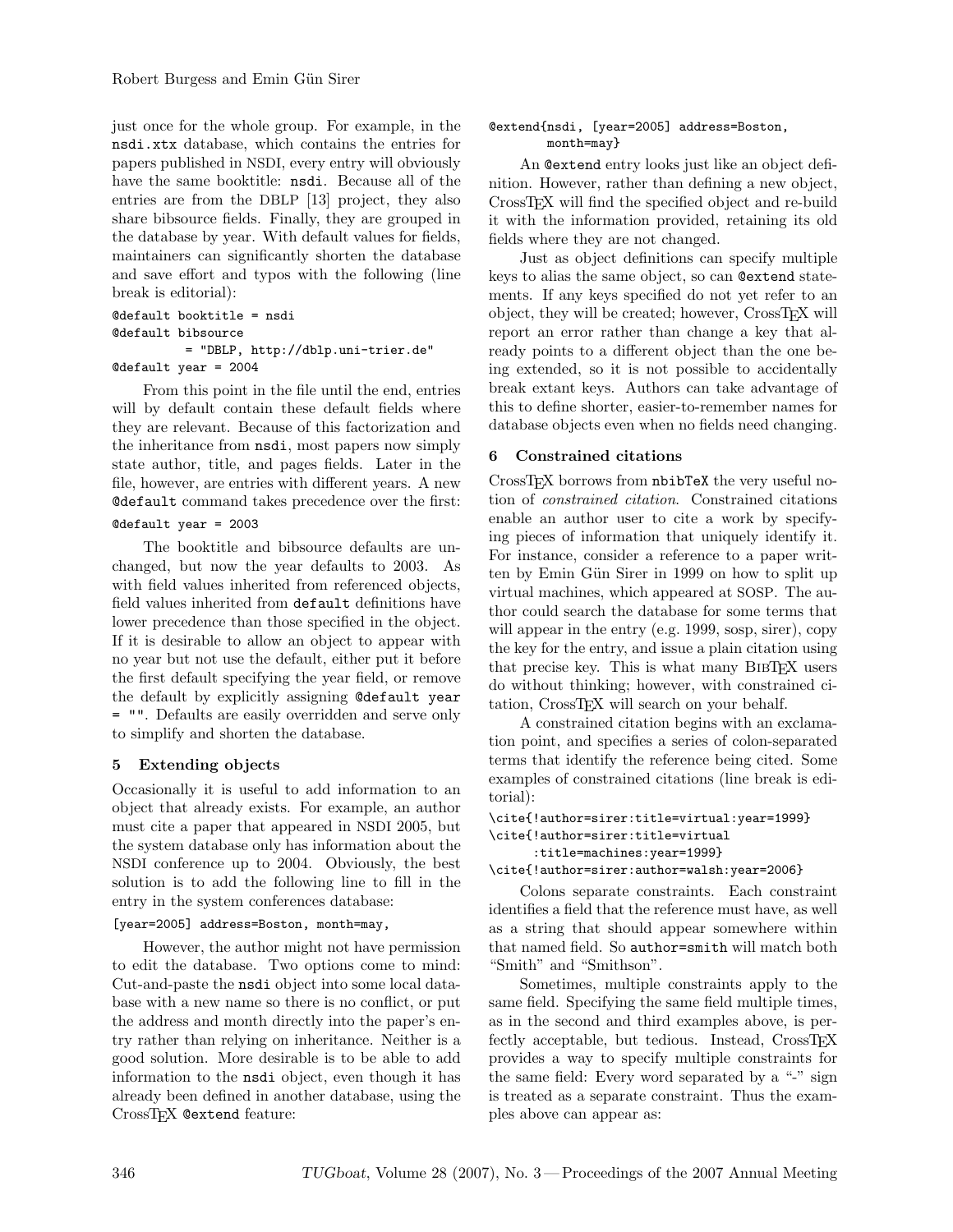#### \cite{!author=sirer:title=virtual:year=1999} \cite{!author=sirer:title=virtual-machines :year=1999}

### \cite{!author=sirer-walsh:year=2006}

Multiple constraints within a given field are not ordered and can appear anywhere in the string, so "virtual-machines" will match "virtual machines", as well as "machines virtual", and even "building a machineshop virtually".

Several shorthands make constrained citations even easier to specify by providing defaults for fieldnames. If the fieldnames are missing, the first constraint defaults to "author". The second constraint defaults to "title" if the value is not numeric; if it is, it defaults to "year". Finally, the last constraint defaults to "year". So the examples above can be even shorter:

### \cite{!sirer:virtual:1999} \cite{!sirer:virtual-machines:1999} \cite{!sirer-walsh:2006}

Two caveats are worth remembering about constrained citations. First, the citation needs to be uniquely identifiable. If the constraints match more than one object, CrossTEX prints an error and identify the matching objects. The author can then specify more constraints until the reference is correct or switch to a plain citation based on the search CrossTEX performed. Second, due to a limitation in LATEX, referring to the same work through different constraints (e.g. !sirer:virtual:1999 and !sirer:virtual-machines:1999) will cause Cross-TEX to flag an error so the citation does not appear twice in the references section, because LAT<sub>EX</sub> would think it was two different works. For each work, one must decide on a set of constraints and use them consistently throughout a document.

Overall, constrained citations are a convenient way to cite papers without having to look anything up; they fit naturally to the way people recall citations.

#### 7 Extending CrossTFX

CrossTEX is designed to be easy to extend with only trivial knowledge of Python. New objects or fields are defined by editing the standard objects module crosstex.objects, which will be found wherever CrossT<sub>E</sub>X's library files are installed as crosstex/objects.py.

To create a new field for a particular object type, find its definition (e.g. the section defining the @string object begins class string). Most objects already define some fields; simply copy that syntax for your own field. To create an entirely new class @foo which is identical to a current one named

@bar, add the following to the end of the list of objects:

class foo(bar):

```
pass # 'pass' is only necessary
     # if no fields are defined.
```
Fields are defined as optional or required by assigning them the values OPTIONAL and REQUIRED, respectively. To make an optional field required or a required field optional, simply assign it the new value in the class where you want the change. To allow a field to inherit its value from another field in the same object if left blank, assign a string containing the name of the other field. A list containing OPTIONAL, REQUIRED, and one or more string field names will be processed and define several sibling fields and the given requirement level. For example:

```
class foo(bar):
   baz = REQUIRED
   blah = OPTIONAL
   quux = [REQUIRED, 'baz', 'blah']
```
This defines a new kind of object @foo, which behaves the same as @bar; additionally, the 'baz' field is required, the 'blah' field is optional, and the 'quux' field is required but if unspecified will try to take its value from 'baz' or 'blah' in that order.

Styles are defined in small Python modules in the style directory in the same place you found objects.py. There you will find the default styles, plain.py, full.py, etc. Styles are built up with small filter functions, many of which are provided in crosstex.objects. Each field is filtered through four phases:

- Production, in which an initial value is generated from the object itself;
- List filtering, if the value is a list;
- List formatting, to turn the list into a string for the final step; and
- Filtering, in which zero or more filters modify the value into its final form.

As a starter, consider the following statements taken from existing styles:

### misc.\_addproducer(emptyproducer, 'label') conference.\_addfilter(proceedingsfilter,'value') misc.\_addfilter(emphfilter, 'fullpublication', 'booktitle')

The first line states that the label attribute of any @misc object (or any object of a type derived from @misc) can be produced by emptyproducer if that function returns anything other than None. (emptyproducer is defined in crosstex.objects and always returns an empty string, which in the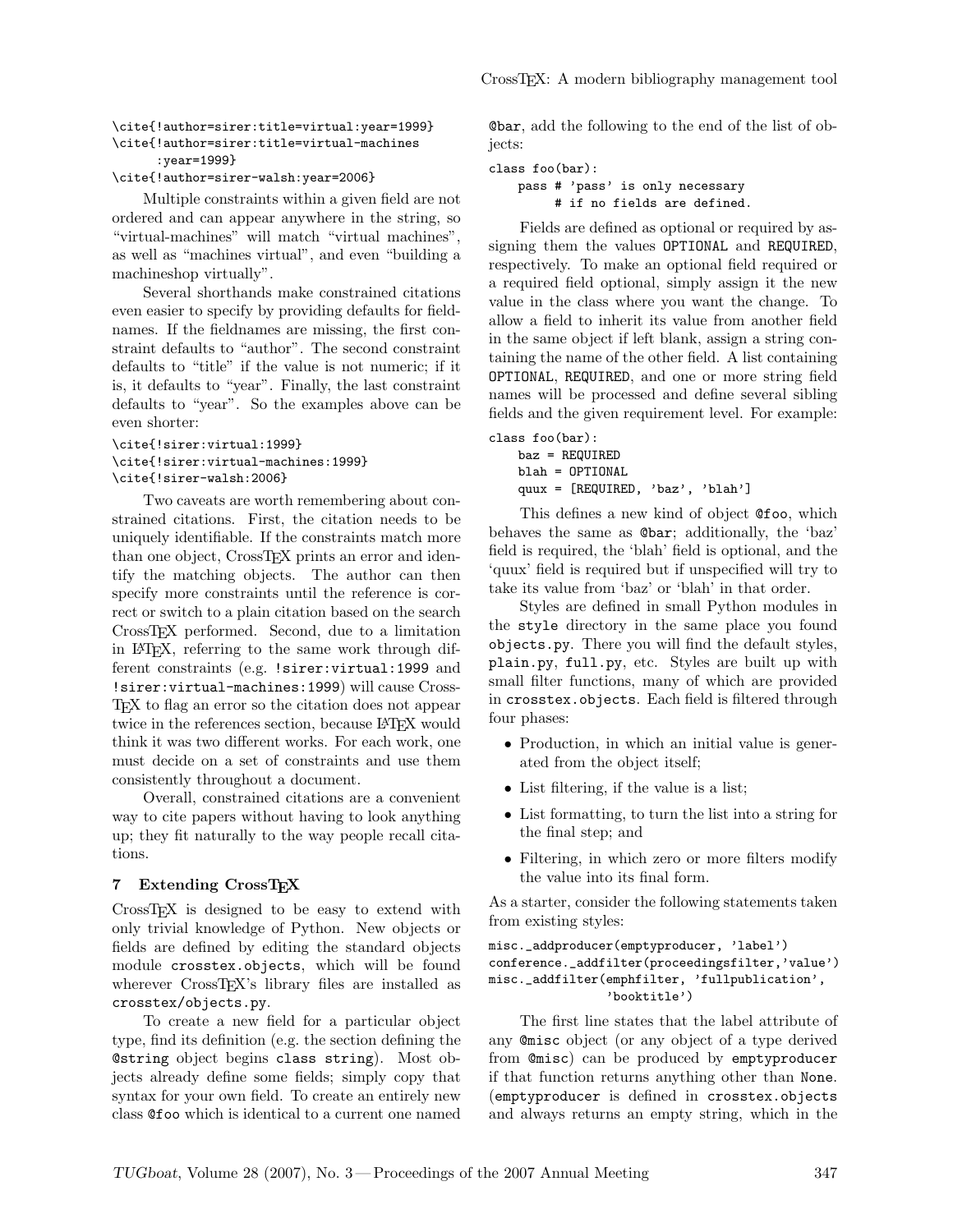case of labels causes LATEX to default to numeric citation.)

The second line causes the value of objects derived from @conference to be filtered through a function that prepends 'Proceedings of the' to the value.

The last line filters the 'booktitle' field of objects derived from @misc, but only when used within the 'fullpublication' field (which happens to be a virtual field defined solely by attaching producers to it).

It is important to note that filters and producers are applied starting from the most recent, so later producers will take precedence and later filters will be nested inside earlier filters. The standard styles are well-commented and should provide a good start towards extending CrossTEX with new stylistic features.

Finally, because CrossT<sub>F</sub>X also searches for styles in the same directory as the file being processed, one can develop styles without editing anything installed system-wide. This can be useful for personal, per-paper, or experimental styles, or even extending CrossTEX without the privileges of the system administrator.

# 8 Related work

BIBTEX is the dominant tool in the TEX world to automatically format bibliographies. The corresponding tool in roff typesetting is refer, which uses a similar relational model and a more concise but slightly less user-readable database format. refer also introduced the notion of semantic (constrained) citation to computer typesetting. nbibTeX [\[15\]](#page-7-1) is a true drop-in replacement for BibTEX that supports the same database language and style files, but adds support for semantic citations in order to assist multiple authors working together from a large database. EndNote [\[3\]](#page-7-2) is a commercial product that manages databases for Microsoft Word; it uses a GUI database editor and its own database format, adapted from that of refer.

Because of BibTEX's dominance but lack of easy automation, the community has developed numerous database editors and other tools to support it. Database editors such as Pybliographer [\[7\]](#page-7-3), KBIBTEX [\[6\]](#page-7-4), and JabRef [\[5\]](#page-7-5) are relevant to Cross-TEX because they attempt to solve some of the same problems without changing BIBT<sub>EX</sub> and also because, since CrossTEX is backwards-compatible with their BIBT<sub>F</sub>X output, one can take advantage of both.

Other tools for formatting bibliographies for publication on the web exist, such as the BIBTEX-XML-HTML [\[9\]](#page-7-6) project, which provides a tool for

converting bibliographies to HTML documents by first converting them into XML. xtx2html has the advantage of integrated styling using the same methods as styling documents themselves.

Many projects address the need for large central databases, including the DBLP [\[13\]](#page-7-0) project, which has so far assembled bibliography entries in BibTEX format for more than 870,000 publications in computer science, some of which have been converted to be distributed with CrossTFX. Other large databases and integrated search engines include CiteSeer [\[2\]](#page-7-7), Google Scholar [\[4\]](#page-7-8), and arXiv [\[10\]](#page-7-9). RefDB [\[8\]](#page-7-10) is an approach to the actual sharing of databases, which allows users to share bibliographies over the network using SQL databases and the RIS bibliography format. However, all of these efforts are focused on providing authors with the ability to find a reference in order to copy-andpaste it into their own local database — in short, assisting with looking up the information but not solving the problem of centralizing information because of the limitations of BIBT<sub>EX</sub>. CrossT<sub>EX</sub> is designed to address this problem and allow vast databases such as these projects to be easily incorporated directly into a document, as well as assisting those who must keep the databases up-to-date.

# 9 Conclusions

We have presented CrossTFX, a modern bibliography management tool based on and replacing BIBTEX. CrossTEX solves a number of problems in BibTEX, including its relational model that requires duplication of information, the dependence of presentation details such as abbreviation on choices made in the database, arbitrary object keys, and an impenetrable style language.

The primary contribution of CrossTEX is its object-oriented database language, which brings the power of inheritance to bear on the goal of specifying information in only one place, to be used and adapted everywhere it is needed. The many kinds of CrossTEX objects allow useful fields to be bundled together, assigned both long and short names, and inherited in different forms throughout the database. New kinds of objects allow precise semantics and self-explanatory databases. Providing full author names and both long and short versions of strings allow typesetting-time decisions about style without modifying the database.

Conditional fields allow data that depend on context, such as locations of a conference by year, to be collected together into one place so they are visible and useful together. Because such conditional fields are also inherited, objects automatically adapt